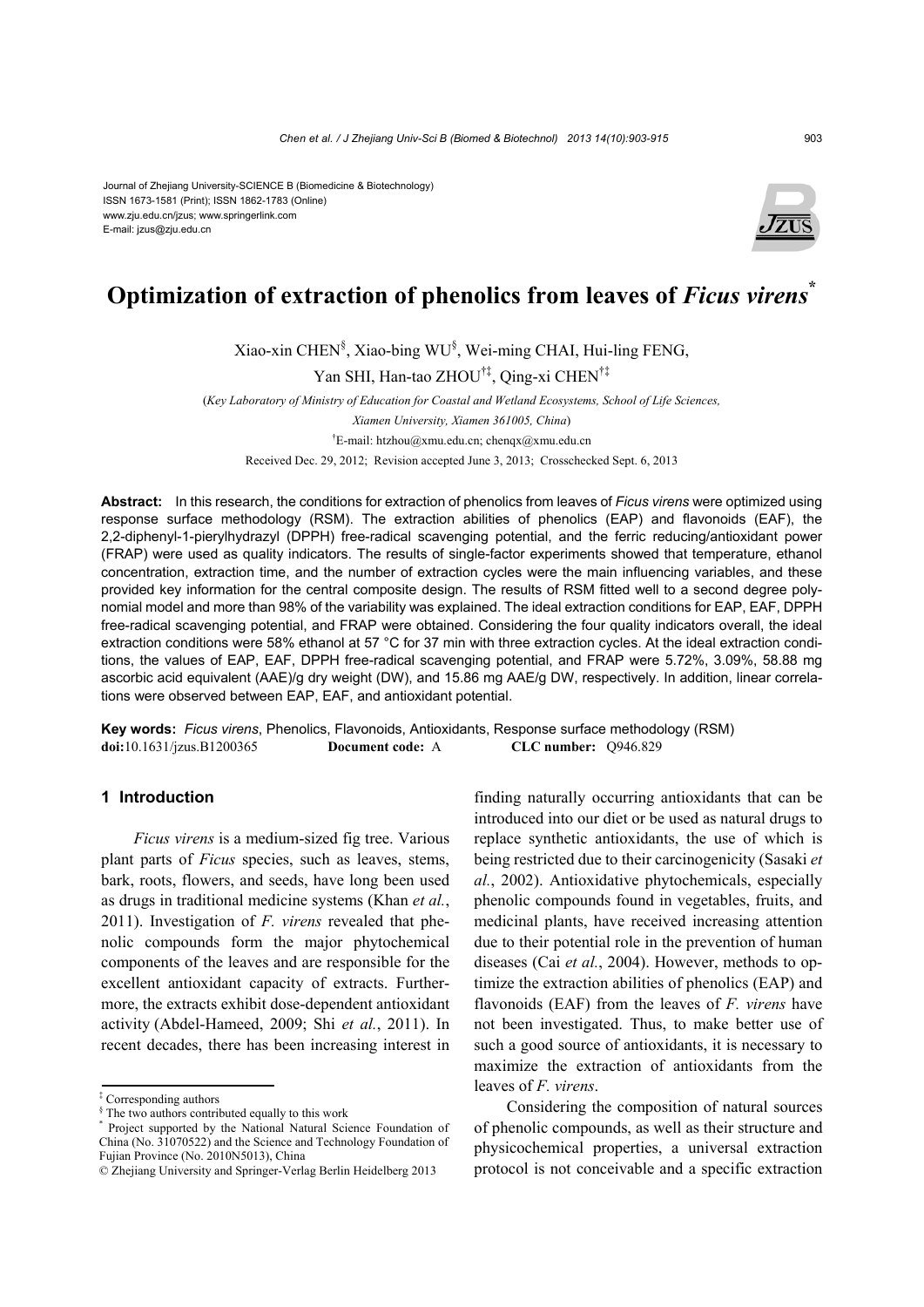procedure must be designed and optimized for each phenolic source (Contini *et al.*, 2008; Thoo *et al.*, 2010). In the present research, ethanol and water were adopted as the extraction media because of their environmentally friendly effects and non-toxicity for human health. Among various factors contributing to the efficiency of the solvent extraction process and the recovery of antioxidant compounds from natural materials, ethanol concentration, extraction time, extraction temperature, the number of extraction cycles, and the solid-to-solvent ratio are often investigated (Yang *et al.*, 2009; Wu *et al.*, 2011).

The single-factor experiment is a classical optimization method. Despite being time-consuming and unable to provide information on the interactions among different factors (Zhang *et al.*, 2007), this approach has provided fundamental information on the ranges of factors that show significant effects (*P*<0.05) on the ability to extract phenolic compounds from the leaves of *F. virens*. Response surface methodology (RSM) can overcome the difficulties encountered in single-factor experiments. It allows for the evaluation of the combined effects of all the factors and determines a wide region in which the results are valid (Pérez-Jiménez *et al.*, 2008). Therefore, in our investigation, we first used single-factor experiments to obtain the minimum and maximum response values for each factor. This information was then applied in RSM to generate a central composite design.

The aim of this research was to investigate the effects of temperature, extraction time, ethanol concentration, solid-to-solvent ratio, and number of extraction cycles on EAP, EAF, 2,2-diphenyl-1-pierylhydrazyl (DPPH) free-radical scavenging potential, and ferric reducing/antioxidant power (FRAP) of extracts from *F. virens* leaves and to optimize the extraction conditions. To our knowledge, there have been few previous reports on the optimization of the extraction of phenolics and antioxidants by single-factor experiments and RSM simultaneously.

## **2 Materials and methods**

# **2.1 Plant materials**

Leaves of *F. virens* were collected from the campus of Xiamen University, China, immediately freeze-dried and then ground in a cutting mill (model BL301D5; Saikang, China) to pass through 100 mesh sieves. The resulting fine powder was stored at −20 °C in a freezer prior to analysis.

# **2.2 Chemicals**

Water used in this experiment was purified on a Millipore Milli-Q apparatus (TGI Pure 110 Water Systems, USA). 2,4,6-Tripyridyl-*S*-triazine, DPPH, gallic acid (GA), catechin, and ascorbic acid were purchased from Sigma-Aldrich. Other solvents used were of analytical grade.

# **2.3 Selection of relevant variables and experimental ranges**

The leaf powder (3.0 g) was extracted under static conditions for phenolics by water bath extraction. The experimental values of the independent variables are given in Table 1. Samples were added to a beaker after the desired temperature was reached. When a variable was not studied, it was kept constant. The constant values for ethanol concentration, extraction time, extraction temperature, and solid-to-solvent (g/ml) ratio were 70%, 50 min, 40 °C, and 3:40, respectively. The extract was filtered through a funnel with 0.45 micron filter paper by applying a reduced pressure of 20 mmHg by means of a circulating water pump (Model A-1000S, EYELA, China). Each experiment was done three times.

**Table 1 Experimental values of the independent variables (except for the number of extraction cycles) for the single-factor experiment**

| No.            | $c_e$ (%) | $t_e$ (min) | $T_e$ (°C) | $r_{\rm STS}$ (g/ml) |
|----------------|-----------|-------------|------------|----------------------|
|                | 30        | 10          | 30         | 3:20                 |
| $\overline{c}$ | 50        | 20          | 40         | 3:30                 |
| 3              | 60        | 30          | 50         | 3:40                 |
| 4              | 70        | 40          | 60         | 3:50                 |
| 5              | 90        | 50          | 70         | 3:60                 |

 $c_e$ : ethanol concentration;  $t_e$ : extraction time;  $T_e$ : extraction temperature:  $r_{\text{STS}}$ : solid-to-solvent ratio. The experiment was carried out under static conditions in a beaker covered with a film to prevent loss of solvent, so the volume of the extract is not given

## **2.4 Design of statistical experiments**

The effects on EAP, EAF, and antioxidant potential of extraction variables including ethanol concentration, extraction temperature, extraction time, solid-to-solvent ratio, and the number of extraction cycles were investigated by a single-factor method. The major influencing factors were identified from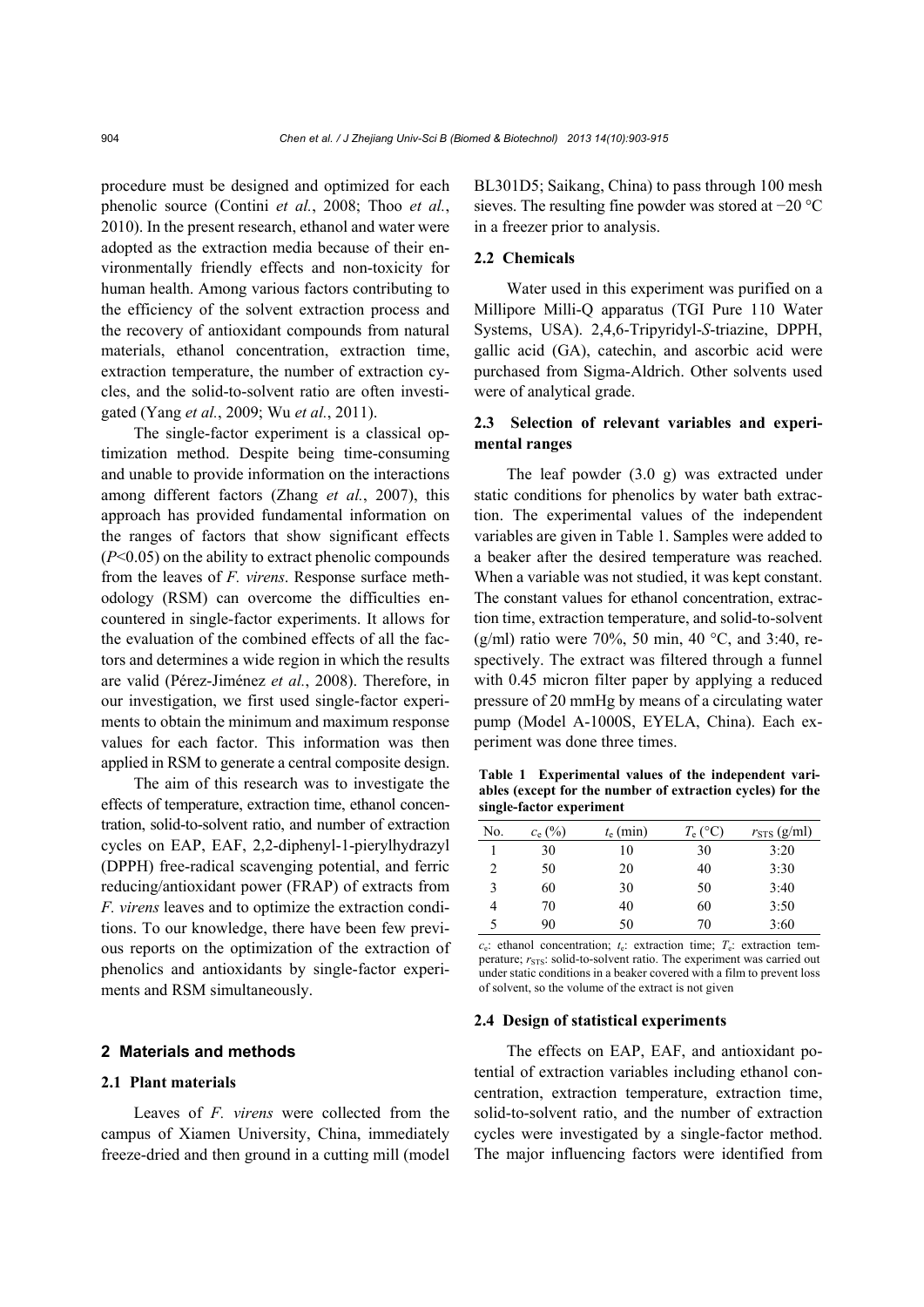the results, and then RSM was used to design the experimental project. The Design Expert 7.0 software package was used to establish a mathematical model and obtain the optimum conditions of extraction. The variables were coded according to the equation:

$$
x_i = (X_i - X_0) / \Delta X, \ i = 1, 2, 3, \dots,
$$
 (1)

where  $x_i$  is the (dimensionless) coded value of the variable  $X_i$ ,  $X_0$  is the value of  $X_i$  at the center point, and  $\Delta X$  is the step change. Table 2 shows the actual design of the experiment. The behavior of the system was explained by the following second degree polynomial equation:

$$
Y = \sum A_0 + \sum_{i=1}^{4} A_i x_i + \sum_{i=1}^{4} A_{ii} x_i^2 + \sum_{i=1}^{3} \sum_{j=i+1}^{4} A_{ij} x_i x_j, \quad (2)
$$

where *Y* is the response,  $A_0$  is the constant coefficient, and *Ai*, *Aii*, and *Aij* are the linear, quadratic, and interactional coefficients, respectively.

**Table 2 Experimental values and coded levels of the independent variables used for the 30-full factorial design**

| $\mathcal{X}_i$ | $X_1(%)$ | $X_2$ (min) | $X_3$ (°C) | $\Lambda_{4}$ |
|-----------------|----------|-------------|------------|---------------|
| $-1$            | 40       | 30          | 40         |               |
| $_{0}$          | 60       | 40          | 50         |               |
|                 | 80       | 50          | 60         |               |

 $x_i$ : coded variable level;  $X_1$ : ethanol concentration;  $X_2$ : extraction time;  $X_3$ : extraction temperature;  $X_4$ : number of extraction cycles

### **2.5 Determination of the optimum conditions**

Design Expert 7.0 was set to search for the optimum desirability of the response variables, i.e., the maximum EAP, EAF, DPPH free-radical scavenging potential, and FRAP values.

#### **2.6 Determination of phenolic content**

The total phenolic content was determined using the Folin-Ciocalteu method as described by Wei *et al.* (2010). Briefly,  $0.2$  ml of extract and  $0.3$  ml dH<sub>2</sub>O were mixed with 0.5 ml of Folin-Ciocalteu reagent; 2.5 ml of sodium carbonate (20%, w/w) solution was added to the mixture. After 30 min at room temperature, the absorbance was measured at 725 nm using a DU800 spectrophotometer (Beckman Coulter Inc., CA, USA) and a calibration curve was drawn using data from standard solutions of GA ranging from 0.05

to 0.40 mg/ml. The total phenolic content of the extract was calculated and expressed as milligram GA equivalents per gram of dry weight (mg GAE/g DW) based on the GA standard curve  $(y=6.35A-0.052)$ ,  $R^2=0.9994$ , where *y* is the content in mg/ml and *A* is the absorbance). The EAP was calculated based on the value of the phenolic content.

## **2.7 Determination of flavonoid content**

The flavonoid content of the crude extract was estimated according to the procedures described by Jia *et al.* (1999) with slight modifications. The reaction mixture contained the crude extract (0.2 ml), deionized water (3.35 ml), and 0.05 g/ml sodium nitrite (0.15 ml). The mixture was set still for 5 min, and then 0.3 ml of 0.1 g/ml aluminum chloride was added. After 6 min, 1 ml of sodium hydroxide (1 mol/L) solution was added and mixed. Immediately, the absorbance was measured at 510 nm against a blank and catechin solution  $(0.1-1.0 \text{ mg/ml})$ , which was used as a standard (*y*=1.24*A*–0.0063, *R*²=0.9995, where *y* is the content in mg/ml and *A* is the absorbance). The flavonoid content was then expressed as mg catechin equivalents (CE)/g DW. The EAF was calculated based on the value of the flavonoid content.

## **2.8 Antioxidant potential assay**

DPPH free-radical scavenging potential and the FRAP assay were used to analyze the antioxidant potential of the extract, as previously recommended by Thaipong *et al.* (2006).

The DPPH free-radical scavenging potential was measured according to the method of Brand-Williams *et al.* (1995) with some modifications. A sample  $(100 \mu l)$  was added to DPPH  $(3 \mu l)$  methanolic solution (0.1 mol/L). After 30 min, the absorbance was measured at 517 nm using a spectrophotometer. A calibration curve was drawn using data from standard solutions of ascorbic acid (0.015–0.250 mg/ml). The DPPH free-radical antioxidant potential, expressed in mg ascorbic acid equivalents (AAE)*/*g DW, was derived from the standard curve  $(y=-0.23A+0.27$ ,  $R^2=0.9941$ , where *y* is the content in mg/ml and *A* is the absorbance).

The FRAP assay was done according to the method described by Benzie and Strain (1996). Briefly, 3 ml of FRAP reagent, prepared freshly, was mixed with 100 μl of the test sample, or methanol (for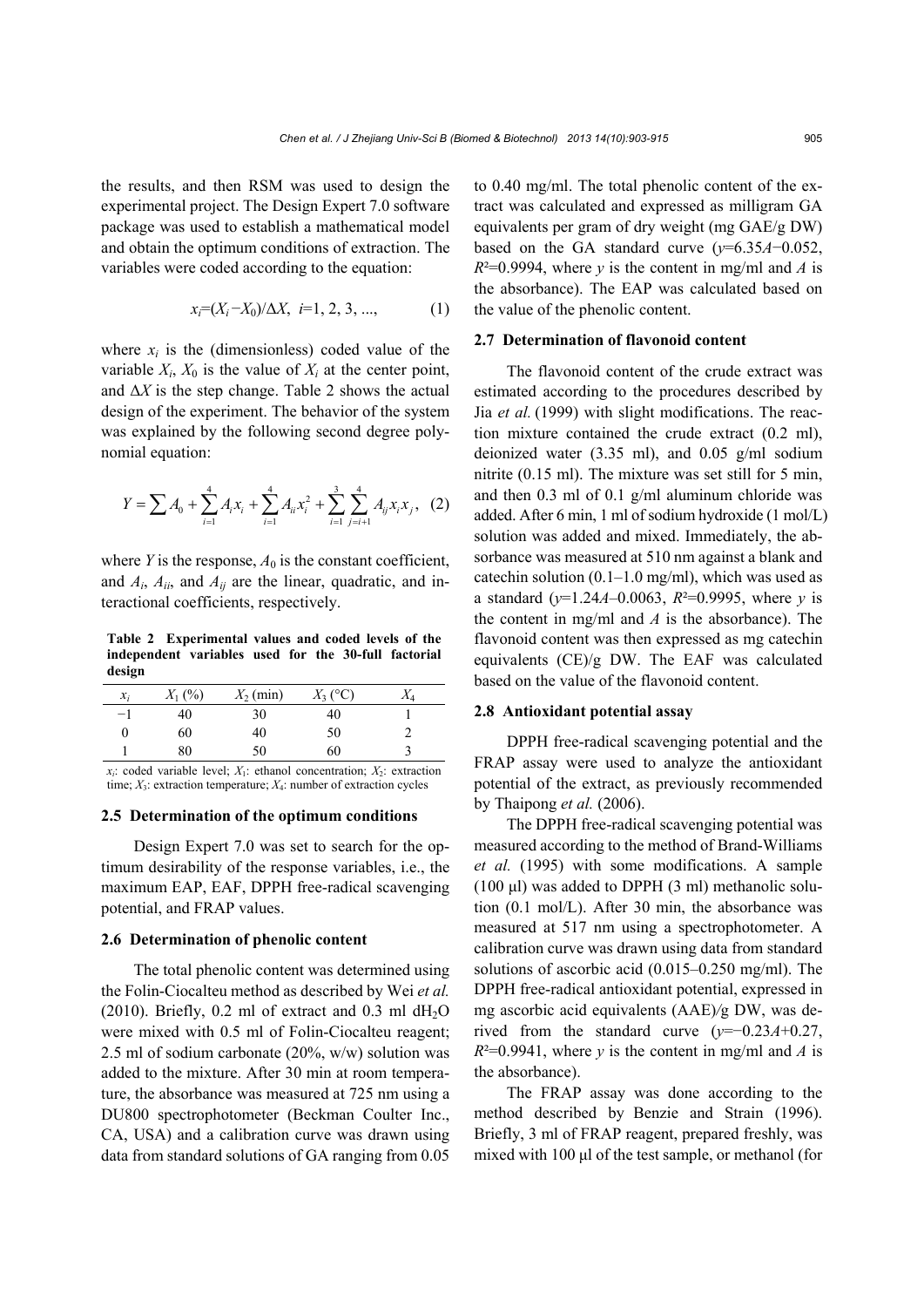the reagent blank). The FRAP reagent was prepared from acetate buffer (300 mmol/L, pH 3.6), ferric chloride (20 mmol/L) and 2,4,6-tripyridyl-*S*-triazine (10 mmol/L) made up in hydrochloric acid (40 mmol/L). These three solutions were mixed together in the ratio of  $10:1:1$  (v/v/v). The absorbance of the reaction mixture at 593 nm was measured spectrophotometrically after incubation at 25 °C for 5 min. The FRAP values, expressed in mg AAE*/*g DW, were derived from a standard curve (ascorbic acid 0.015– 0.250 mg/ml, *y*=0.15*A*−0.0063, *R*²=0.9998, where *y* is the content in mg/ml and *A* is the absorbance).

## **2.9 Statistical analysis**

All determinations were carried out at least in triplicate and values were expressed as mean±standard deviation (SD). Statistical analyses were performed using GraphPad Prism 5.0 (GraphPad Software Inc.) and Design Expert 7.0 (Stat-Ease Inc.). One-way analysis of variance (ANOVA) was performed using GraphPad Prism 5.0. Comparisons between samples were calculated using Tukey's test for independent observations. Differences were considered significant at *P*<0.05. Correlations between polyphenol contents and antioxidant potential were established by linear regression analysis.

## **3 Results and discussion**

# **3.1 Effects of ethanol concentration on EAP, EAF, and antioxidant potential**

Cell vacuoles contain most free phenolic compounds, while in the cell wall, most lignin, flavonoids, and insoluble polyphenols are conjugated to sugars, cell wall carbohydrates, organic acids, proteins, and polysaccharides (Dixon and Paiva, 1995). A proper concentration of ethanol can access cells, while high concentrations cause protein denaturation, which prevents the dissolution of polyphenols and influences the extraction rate.

The EAP under the different concentrations of ethanol investigated ranged from  $(3.06\pm0.04)\%$ to (4.95±0.06)%. For EAF, the extraction rates ranged from  $(2.88\pm0.05)\%$  to  $(2.01\pm0.04)\%$ . One-way ANOVA showed a significant effect (*P*<0.0001) of ethanol on EAP and EAF, which was confirmed by Tukey's test (Fig. 1a). Changes in ethanol concentration modify the physical properties of the solvent including its density, dynamic viscosity, and dielectric constant (Cacace and Mazza, 2003b). Therefore, the polarity of a solvent is determined by its concentration and a certain concentration achieves a high extraction rate (Spigno *et al.*, 2007; Bucić-Kojić *et al.*, 2009).

The antioxidant properties of the extract generated were assessed by two representative indices: the DPPH free-radical scavenging potential and the FRAP. Under different ethanol concentrations, the DPPH free-radical scavenging potential of the extract increased at first as ethanol concentration increased from low levels, and then decreased after reaching a maximum of  $(34.77\pm0.14)$  mg AAE/g DW at 50% ethanol. The trend for FRAP showed a similar tendency, with the highest value of  $(14.52\pm0.49)$  mg AAE/g DW at 50% ethanol. One-way ANOVA analysis indicated that the ethanol concentration exerted an obvious effect on both DPPH free-radical scavenging potential (*P*<0.0001) and FRAP (*P*= 0.0003) (Fig. 2a).

# **3.2 Effects of extraction time on EAP, EAF, and antioxidant potential**

EAP increased with the increase in extraction time and reached the highest value at 50 min, ranging from  $(3.54\pm0.01)\%$  to  $(4.55\pm0.05)\%$  (Fig. 1b). Statistical analysis (one-way ANOVA) showed that extraction time had a significant effect (*P*<0.0001) on EAP. EAF values increased within the time investigated, ranging from  $(2.28\pm0.05)\%$  to  $(2.99\pm0.02)\%$ . However, the values of EAF obtained at 30 and 40 min were not significantly different (*P*>0.05). Like the EAP and EAF values, the antioxidant potential within the extraction time investigated showed that both DPPH free-radical scavenging potential and FRAP increased at longer extraction time (Fig. 2b). The highest values for both DPPH free-radical scavenging potential and FRAP were found at 50 min  $[(32.48\pm0.27)$  and  $(12.73\pm0.58)$  mg AAE/g DW, respectively]. Similar to the EAP and EAF values, extraction time was a significant variable, while DPPH free-radical scavenging potential of the extract at 20 and 30 min fell into adjacent homogeneous groups (*P*>0.05). Also, for both DPPH free-radical scavenging potential and FRAP, the antioxidant values of the extraction at 30, 40, and 50 min were in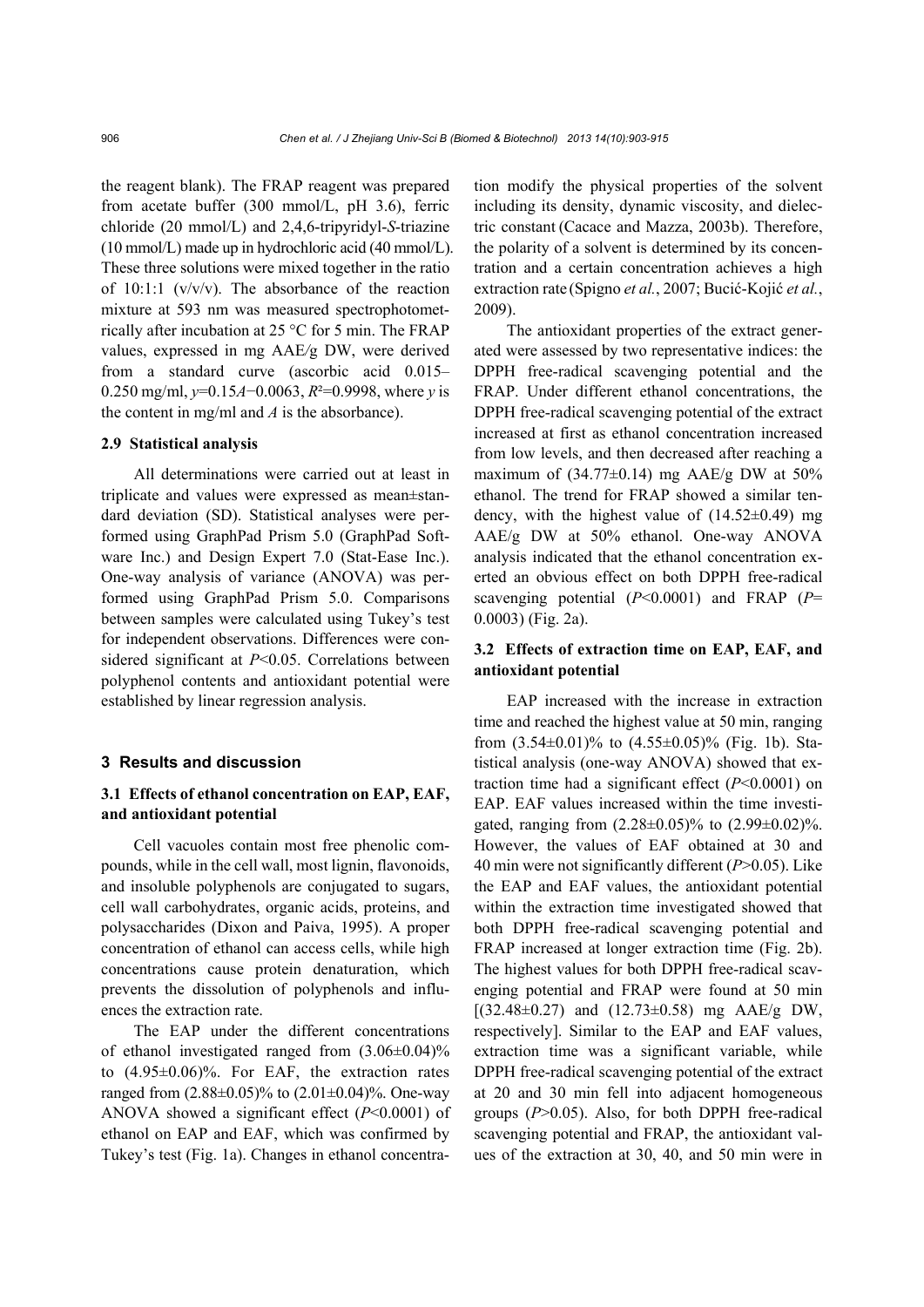adjacent homogeneous groups (*P*>0.05). These results showed that longer extraction time did not contribute significantly to the extraction efficiency and antioxidant capacity. This might be due to some phenolic compounds being lost via oxidation and the products becoming polymerized into insoluble compounds.

# **3.3 Effects of temperature on EAP, EAF, and antioxidant potential**

We further investigated the effect of temperature on extraction efficiency because extraction temperature impacts the solubility, mass-transfer rate, and stability of phenolic compounds (Spigno *et al.*, 2007). The yield and antioxidant activity of natural extracts depend on the solvent and temperature used for extraction (Gironi and Piemonte, 2011). The EAF increased with increasing temperature before reaching a peak at 60 °C with a value of  $(2.97\pm0.05)$ %, and then decreased. Temperature effects on EAP showed a similar trend with the highest value of  $(4.95\pm0.01)\%$ (Fig. 1c). The highest value for DPPH free-radical scavenging potential was (31.77±0.08) mg AAE/g DW, and for FRAP was  $(15.39\pm0.40)$  mg AAE/g DW (Fig. 2c). The results of one-way ANOVA analysis of the effects of temperature on DPPH free-radical scavenging potential and FRAP showed *P* values of 0.0007 and 0.0013, respectively.

The results confirmed the fact that, below a certain limit, higher temperatures improve the efficiency of extraction. This is due to enhancement of the diffusion rate and the solubility of analytes in solvents (Ju and Howard, 2003). Beyond the limit, high extraction temperatures decrease EAP and EAF. Antioxidant power, measured by DPPH free-radical scavenging potential, showed a decreasing trend with increasing temperature, which might be due to the occurrence of well known degradative phenomena (Casazza *et al.*, 2012). Our results are in accordance with those of studies by Cacace and Mazza (2003a), Liyanapathirana and Shahidi (2005), and Pinelo *et al.* (2005), in which the polyphenol yield increased with increasing temperature. However, some flavonoid families are thermosensitive (Cacace and Mazza, 2003a). Therefore, the extraction temperature must be kept below a certain value.

# **3.4 Effects of solid-to-solvent ratio on EAP, EAF, and antioxidant potential**

EAP and EAF values are presented in Fig. 1d for the five solid-to-solvent ratios tested. One-way ANOVA analysis showed that there was a significant (*P*<0.0001) difference among the ratios studied. This was due mainly to the 3:20 ratio (g/ml). Antioxidant potential, measured by DPPH free-radical scavenging



**Fig. 1 Influences of ethanol concentration (a), extraction time (b), extraction temperature (c), and solid-to-solvent ratio (d) on EAP and EAF from leaves of** *F. virens* 

Data are expressed as mean±SD,  $n=3$ . The same letters in the columns indicate no significant difference (Tukey's test, *P*>0.05)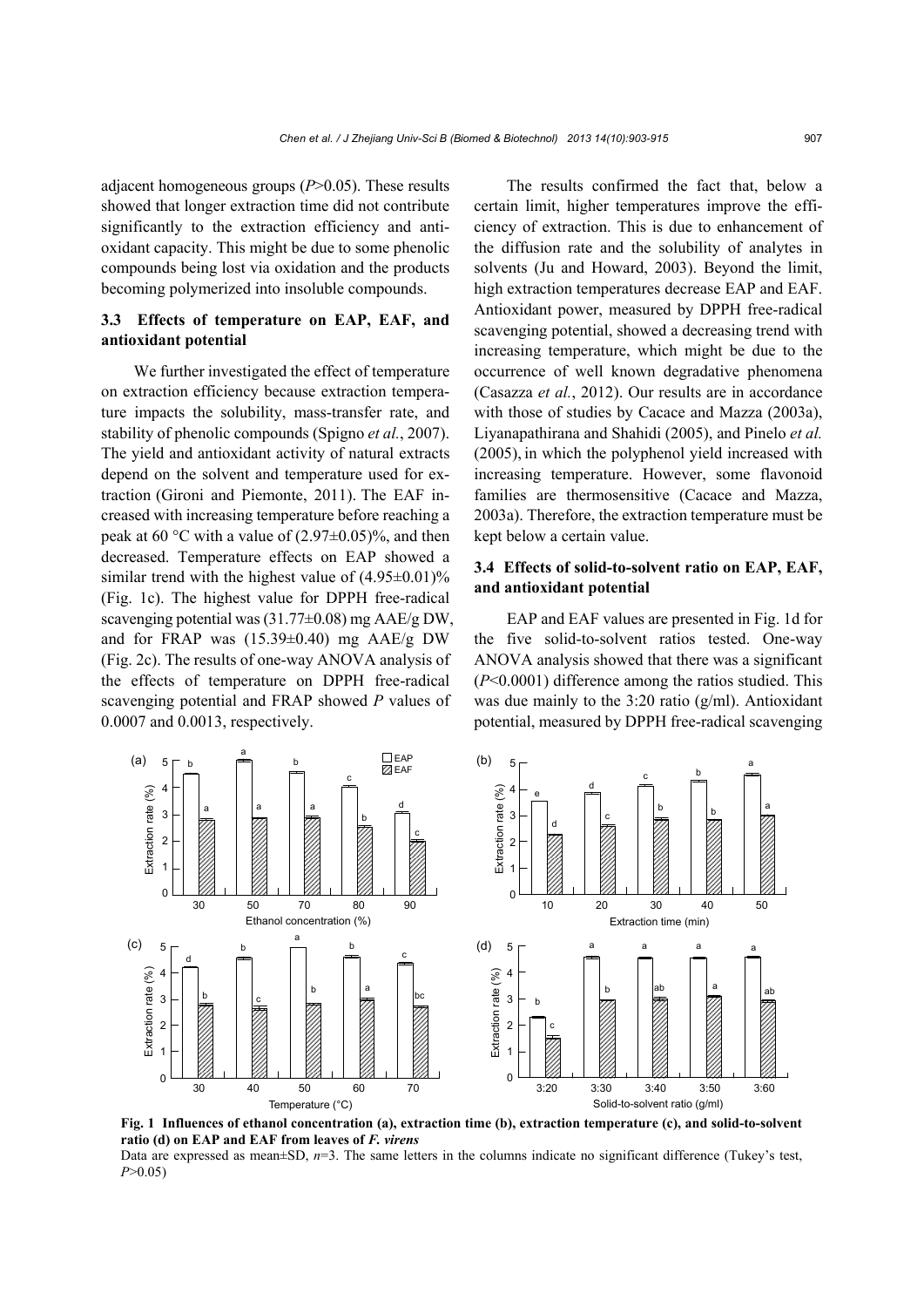

**Fig. 2 Influences of ethanol concentration (a), extraction time (b), extraction temperature (c), and solid-to-solvent ratio (d) on the DPPH free-radical scavenging potential and FRAP of phenolics from leaves of** *F. virens*  Data are expressed as mean±SD,  $n=3$ . The same letters in the columns indicate no significant difference (Tukey's test, *P*>0.05)

potential and FRAP, also showed that the 3:20 ratio (g/ml) was the main contributor to the difference as measured by ANOVA (Fig. 2d). The high solubility of polyphenols in hydroalcoholic solution, especially when they are in a glycoside form, may explain the absence of variability at the higher ratios(Silva *et al.*, 2007). According to our results, when the ratio was above  $3:40 \,$  (g/ml), the quantity of phenolic compounds extracted differed only slightly. This allows the selection of any value above this limit, depending on the application of the final product. Subsequently, in our RSM design, the solid-to-solvent ratio was set at 3:40 (g/ml).

# **3.5 Effects of the number of extraction cycles on EAP, EAF, and antioxidant potential**

Multiple-step extraction is an important method to improve the extraction yield of polyphenols from the leaves of *F. virens*. To study the effect of the number of extraction cycles on the extraction ability of polyphenols, the extraction process was carried out using different numbers of cycles of extraction, and the filtrates obtained were combined. The EAP following three extraction cycles was significantly higher than that following one or two cycles (Fig. 3).



**Fig. 3 Effects of the number of extraction cycles on EAP and EAF from leaves of** *F. virens*

Data are expressed as mean±SD, *n*=3. The same letters in the columns indicate no significant difference (Tukey's test, *P*>0.05)

The EAF following three extraction cycles was significantly (*P*<0.05) higher than that following a single cycle. The antioxidant potential of phenolics extracted thrice, as measured by DPPH free-radical scavenging potential and FRAP, was significantly (*P*<0.001) higher than that of phenolics extracted twice (Fig. 4). Based on the yield and cost, three extraction cycles were found to be most appropriate in this study.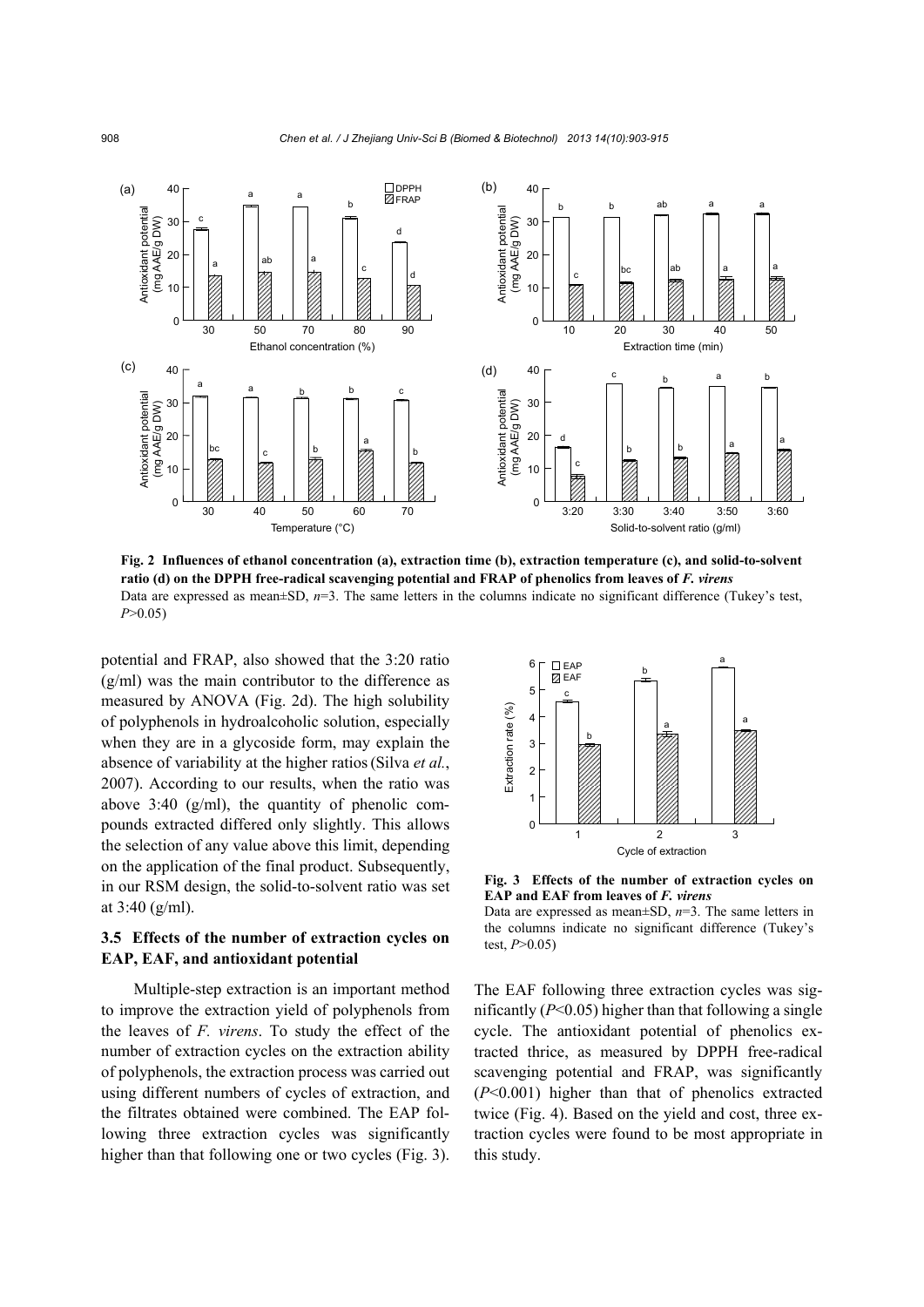

**Fig. 4 Effects of the number of extraction cycles on the DPPH free-radical scavenging potential and FRAP of phenolics from the leaves of** *F. virens*

Data are expressed as mean±SD, *n*=3. The same letters in the columns indicate no significant difference (Tukey's test, *P*>0.05)

# **3.6 Correlations of EAP and EAF with antioxidant indices**

In recent years, much research has focused on the antioxidant activity of phenolic compounds in traditional medicinal plants, and a positive correlation was observed between high phenolic content and strong antioxidant activity (Ao *et al.*, 2008). Values of EAP and EAF were correlated with the DPPH free-radical scavenging potential and the FRAP using simple linear regression analysis. The results of our study indicated that the dependence between the variables (EAP, EAF, and antioxidant potential) showed a linear trend with good correlation coefficients (Table 3). This implies a strong positive contribution of polyphenols to antioxidant potential. The regression coefficients of DPPH  $(R_{\text{DPPH}})$  from high temperatures were smaller because high temperatures might cause the aggregation and degradation of phenolics (Casazza *et al.*, 2012). The same results have been found in previous reports (Maksimović *et al.*, 2005; Malencic *et al.*, 2008; Abdel-Hameed, 2009). Our results also indicated that the correlation coefficients of EAP (including  $R_{\text{DPPH}}$  and regression coefficients of FRAP  $(R_{\text{FRAP}})$ ) and EAF (including  $R_{\text{DPPH}}$ and  $R_{\text{FRAP}}$ ) were consistently similar. The Folin assay is related to the antioxidant potential, since oxidation of molecules leads to a lower Folin response (Huang *et al.*, 2005). This may explain the good linear correlation between EAP and antioxidant parameters (DPPH and FRAP). Our results further confirmed the contribution of phenolics to antioxidant potential.

**Table 3 Correlation coefficients describing the relationships between EAP and EAF and the antioxidant parameters (DPPH and FRAP), determined by simple linear regression**

| Independent            |                | EAP            | EAF               |                   |
|------------------------|----------------|----------------|-------------------|-------------------|
| variable               | $R_{\rm DPPH}$ | $R_{\rm FRAP}$ | $R_{\text{DPPH}}$ | $R_{\text{FRAP}}$ |
| Time                   | 0.9244         | 0.9497         | 0.7937            | 0.9603            |
| Solid-to-solvent ratio | 0.9959         | 0.8495         | 0.9859            | 0.8367            |
| Temperature            | 0.2571         | 0.8887         | 0.4381            | 0.9477            |
| Ethanol concentration  | 0.7192         | 0.9366         | 0.6888            | 0.9790            |
| Number of cycles       | 0.9191         | 0.9712         | 0.8110            | 0.8938            |
|                        |                |                |                   |                   |

*R*DPPH and *R*FRAP: regression coefficients of DPPH and FRAP, respectively

## **3.7 Mathematical model and optimization of extraction conditions**

The experiment was designed to assess the influence of four factors, i.e., ethanol concentration  $(\%)$ , extraction time (min), extraction temperature  $(^{\circ}C)$ , and the number of extraction cycles. The levels of the independent variables were chosen based on the values obtained in the single-factor experiment. The experimental values and coded levels of the four independent variables used for the 30-full factorial, central composite experimental design are given in Table 2. Values of the independent process variables considered  $(X_1, X_2, X_3$  and  $X_4$ ), as well as measured and predicted values for all responses (EAP, EAF, DPPH and FRAP), are given in Tables 4 and 5.

The experimental values of all indices were analyzed by multiple regression to fit the secondorder polynomial equations shown in Table 6. The quality of fit was ascertained using the coefficients of determination  $(R^2)$ . The experimental data obtained showed a good fit with the equations  $(P<0.0001)$ . This indicated an excellent agreement between observed and predicted responses and that the derived equations could adequately predict the experimental results. The utilization of the predictive models enabled the theoretical calculation of the ideal sets of conditions under which maximal values could be attained (Table 7). The ideal extraction conditions obtained for EAP, EAF, DPPH free-radical scavenging potential, and FRAP varied. The ideal ethanol concentrations for EAP, EAF, and DPPH free-radical scavenging potential were lower than that for FRAP. The ideal extraction temperature was 53 °C for maximum EAP, 60 °C for maximum EAF, 59 °C for DPPH free-radical scavenging potential, and 55 °C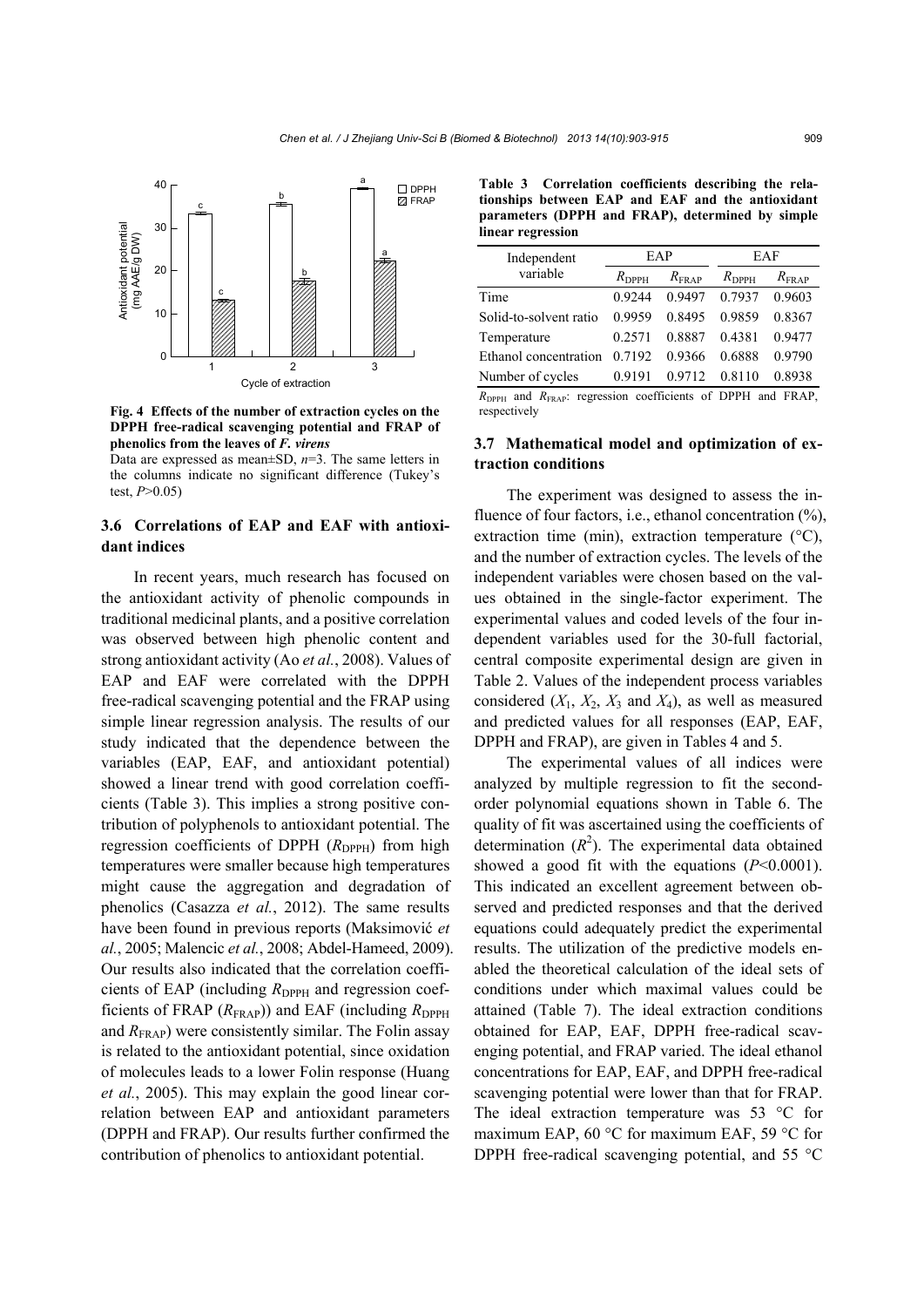for FRAP. The ideal extraction time was 30 min for maximum EAP, 50 min for EAF, 37 min for DPPH free-radical scavenging potential, and 38 min for FRAP. The ideal number of extraction cycles was three for EAP and one for EAF, and three for DPPH free-radical scavenging potential and FRAP. The differences in the ideal extraction temperature and extraction time for maximum EAP and EAF could be due to the stability of the phenolic compounds being affected by chemical and enzymatic degradation, and losses by volatilization or other thermal decomposition (Juntachote *et al.*, 2006). Both DPPH free-radical scavenging potential and FRAP gave accurate, repeatable values, but the values for antioxidant potential given by these two methods were significantly different. From a mechanical standpoint, in FRAP there is a single-electron transfer reaction, while in DPPH there are both single-electron transfers and hydrogen atom transfer reactions (Pérez-Jiménez *et al.*, 2008). This difference might result in different antioxidant potentials and ideal ethanol concentrations being obtained.

The trends revealed in each response were recorded in the form of three-dimensional plots (Figs. 5 and 6), which show the effect of simultaneous variation in ethanol concentration and extraction time, extraction temperature, and the number of extraction cycles.

**Table 4 Plan and results for response surface methodology of EAP and EAF**

|                | Independent variable |             |            |          | Response $(\% )$ |                  |                 |                  |
|----------------|----------------------|-------------|------------|----------|------------------|------------------|-----------------|------------------|
| Run            | $X_1$ (%)            | $X_2$ (min) | $X_3$ (°C) | $X_4$    | Observed<br>EAP  | Predicted<br>EAP | Observed<br>EAF | Predicted<br>EAF |
| 1              | $80 (+1)$            | $50 (+1)$   | $40(-1)$   | $1(-1)$  | 3.10             | 3.11             | 2.53            | 2.49             |
| $\overline{c}$ | $80 (+1)$            | $50 (+1)$   | $60 (+1)$  | $3(+1)$  | 4.52             | 4.51             | 2.63            | 2.67             |
| 3              | $80 (+1)$            | $30(-1)$    | $60 (+1)$  | $1(-1)$  | 3.29             | 3.28             | 2.33            | 2.35             |
| $\overline{4}$ | 60(0)                | 40(0)       | 50(0)      | 2(0)     | 5.02             | 4.97             | 2.97            | 2.96             |
| 5              | 60(0)                | 40(0)       | 50(0)      | 2(0)     | 4.96             | 4.97             | 3.02            | 2.96             |
| 6              | 60(0)                | 40(0)       | 50(0)      | 2(0)     | 4.99             | 4.97             | 2.92            | 2.96             |
| $\tau$         | 60(0)                | 40(0)       | $60 (+1)$  | 2(0)     | 4.91             | 4.93             | 3.23            | 3.18             |
| 8              | $40(-1)$             | $30(-1)$    | $40(-1)$   | $1(-1)$  | 3.79             | 3.79             | 2.85            | 2.81             |
| 9              | $80 (+1)$            | $30(-1)$    | $40(-1)$   | $3(+1)$  | 4.07             | 4.07             | 2.12            | 2.09             |
| 10             | 60(0)                | $30(-1)$    | 50(0)      | 2(0)     | 4.90             | 4.91             | 2.93            | 2.89             |
| 11             | 60(0)                | 40(0)       | 50(0)      | $1(-1)$  | 4.48             | 4.49             | 2.94            | 3.01             |
| 12             | 60(0)                | $50 (+1)$   | 50(0)      | 2(0)     | 5.04             | 5.06             | 2.96            | 3.02             |
| 13             | 60(0)                | 40(0)       | $40(-1)$   | 2(0)     | 4.49             | 4.49             | 2.75            | 2.82             |
| 14             | $40(-1)$             | $50 (+1)$   | $40(-1)$   | $1(-1)$  | 4.13             | 4.12             | 2.92            | 2.91             |
| 15             | $40(-1)$             | $50 (+1)$   | $40(-1)$   | $3(+1)$  | 4.93             | 4.94             | 2.56            | 2.53             |
| 16             | $80 (+1)$            | $50 (+1)$   | $40(-1)$   | $3(+1)$  | 4.04             | 4.04             | 2.12            | 2.14             |
| 17             | $80 (+1)$            | $30(-1)$    | $40(-1)$   | $1(-1)$  | 2.60             | 2.61             | 2.11            | 2.14             |
| 18             | $80 (+1)$            | $50 (+1)$   | $60 (+1)$  | $1(-1)$  | 3.78             | 3.79             | 2.83            | 2.80             |
| 19             | 60(0)                | 40(0)       | 50(0)      | 2(0)     | 5.02             | 4.97             | 2.93            | 2.96             |
| 20             | $40(-1)$             | $30(-1)$    | $60 (+1)$  | $1(-1)$  | 4.19             | 4.19             | 3.04            | 3.01             |
| 21             | $40(-1)$             | $30(-1)$    | $40(-1)$   | $3 (+1)$ | 5.16             | 5.15             | 2.71            | 2.73             |
| 22             | $40(-1)$             | $30(-1)$    | $60 (+1)$  | $3 (+1)$ | 5.35             | 5.35             | 3.11            | 3.15             |
| 23             | $40(-1)$             | $50 (+1)$   | $60 (+1)$  | $3 (+1)$ | 5.16             | 5.15             | 3.08            | 3.04             |
| 24             | $80 (+1)$            | $30(-1)$    | $60 (+1)$  | $3(+1)$  | 4.54             | 4.54             | 2.52            | 2.53             |
| 25             | 60(0)                | 40(0)       | 50(0)      | 2(0)     | 4.94             | 4.97             | 3.01            | 2.96             |
| 26             | 60(0)                | 40(0)       | 50(0)      | $3(+1)$  | 5.50             | 5.53             | 2.96            | 2.91             |
| 27             | $80 (+1)$            | 40(0)       | 50(0)      | 2(0)     | 3.95             | 3.95             | 2.38            | 2.35             |
| 28             | 60(0)                | 40(0)       | 50(0)      | 2(0)     | 4.94             | 4.97             | 2.96            | 2.96             |
| 29             | $40(-1)$             | 40(0)       | 50(0)      | 2(0)     | 4.82             | 4.86             | 2.83            | 2.88             |
| 30             | $40(-1)$             | $50 (+1)$   | $60 (+1)$  | $1(-1)$  | 4.55             | 4.54             | 3.18            | 3.21             |

 $X_1$ : ethanol concentration;  $X_2$ : extraction time;  $X_3$ : extraction temperature;  $X_4$ : number of extraction cycles. The coded forms of the variables are shown in parentheses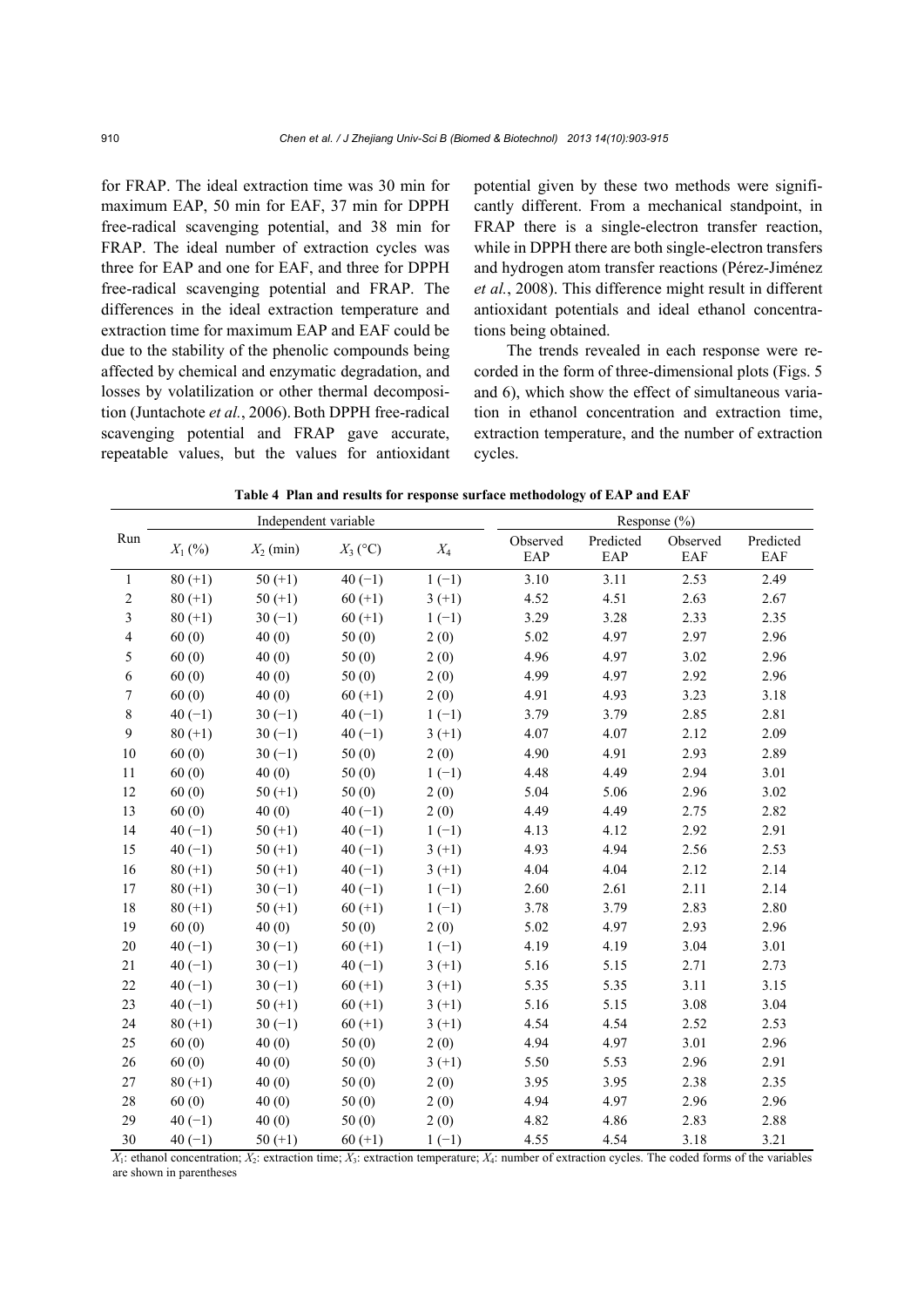|                         |                    | Independent variable |            |          | Response (mg AAE/g DW) |             |          |             |
|-------------------------|--------------------|----------------------|------------|----------|------------------------|-------------|----------|-------------|
| Run                     | $X_1$ (%)          | $X_2$ (min)          | $X_3$ (°C) | $X_4$    | Observed               | Predicted   | Observed | Predicted   |
|                         |                    |                      |            |          | <b>DPPH</b>            | <b>DPPH</b> | FRAP     | <b>FRAP</b> |
| 1                       | $\frac{1}{80}(+1)$ | $50 (+1)$            | $40(-1)$   | $1(-1)$  | 33.60                  | 33.03       | 10.09    | 9.92        |
| $\overline{\mathbf{c}}$ | $80 (+1)$          | $50 (+1)$            | $60 (+1)$  | $3(+1)$  | 46.90                  | 47.07       | 14.47    | 14.60       |
| $\overline{3}$          | $80 (+1)$          | $30(-1)$             | $60 (+1)$  | $1(-1)$  | 29.86                  | 29.07       | 10.62    | 10.79       |
| $\overline{\mathbf{4}}$ | 60(0)              | 40(0)                | 50(0)      | 2(0)     | 53.84                  | 55.10       | 15.86    | 15.74       |
| 5                       | 60(0)              | 40(0)                | 50(0)      | 2(0)     | 53.44                  | 55.10       | 15.37    | 15.74       |
| 6                       | 60(0)              | 40(0)                | 50(0)      | 2(0)     | 57.01                  | 55.10       | 15.95    | 15.74       |
| $\overline{7}$          | 60(0)              | 40(0)                | $60 (+1)$  | 2(0)     | 56.14                  | 55.29       | 15.78    | 15.66       |
| 8                       | $40(-1)$           | $30(-1)$             | $40(-1)$   | $1(-1)$  | 32.46                  | 32.27       | 11.90    | 11.73       |
| 9                       | $80 (+1)$          | $30(-1)$             | $40(-1)$   | $3(+1)$  | 38.92                  | 38.14       | 13.25    | 13.16       |
| 10                      | 60(0)              | $30(-1)$             | 50(0)      | 2(0)     | 53.74                  | 54.50       | 15.50    | 15.42       |
| 11                      | 60(0)              | 40(0)                | 50(0)      | $1(-1)$  | 44.34                  | 45.25       | 14.40    | 14.57       |
| 12                      | 60(0)              | $50 (+1)$            | 50(0)      | 2(0)     | 56.60                  | 55.62       | 15.13    | 15.37       |
| 13                      | 60(0)              | 40(0)                | $40(-1)$   | 2(0)     | 50.24                  | 50.86       | 13.67    | 13.95       |
| 14                      | $40(-1)$           | $50 (+1)$            | $40(-1)$   | $1(-1)$  | 33.31                  | 32.88       | 11.69    | 11.83       |
| 15                      | $40(-1)$           | $50 (+1)$            | $40(-1)$   | $3(+1)$  | 40.03                  | 40.79       | 13.53    | 13.33       |
| 16                      | $80 (+1)$          | $50 (+1)$            | $40(-1)$   | $3(+1)$  | 38.94                  | 39.30       | 12.73    | 12.75       |
| 17                      | $80 (+1)$          | $30(-1)$             | $40(-1)$   | $1(-1)$  | 28.25                  | 28.63       | 9.33     | 9.34        |
| 18                      | $80 (+1)$          | $50 (+1)$            | $60 (+1)$  | $1(-1)$  | 33.70                  | 33.93       | 11.77    | 11.59       |
| 19                      | 60(0)              | 40(0)                | 50(0)      | 2(0)     | 55.95                  | 55.10       | 15.68    | 15.74       |
| 20                      | $40(-1)$           | $30(-1)$             | $60 (+1)$  | $1(-1)$  | 33.64                  | 33.36       | 13.34    | 13.31       |
| 21                      | $40(-1)$           | $30(-1)$             | $40(-1)$   | $3(+1)$  | 43.57                  | 43.42       | 14.05    | 14.22       |
| 22                      | $40(-1)$           | $30(-1)$             | $60 (+1)$  | $3(+1)$  | 50.83                  | 51.37       | 15.84    | 15.98       |
| 23                      | $40(-1)$           | $50 (+1)$            | $60 (+1)$  | $3 (+1)$ | 49.49                  | 49.21       | 15.32    | 15.30       |
| 24                      | $80 (+1)$          | $30(-1)$             | $60 (+1)$  | $3(+1)$  | 44.93                  | 45.45       | 14.94    | 14.80       |
| 25                      | 60(0)              | 40(0)                | 50(0)      | 2(0)     | 54.56                  | 55.10       | 16.18    | 15.74       |
| 26                      | 60(0)              | 40(0)                | 50(0)      | $3(+1)$  | 58.52                  | 57.39       | 17.33    | 17.32       |
| 27                      | $80 (+1)$          | 40(0)                | 50(0)      | 2(0)     | 42.20                  | 42.68       | 12.93    | 13.19       |
| 28                      | 60(0)              | 40(0)                | 50(0)      | 2(0)     | 55.17                  | 55.10       | 15.85    | 15.74       |
| 29                      | $40(-1)$           | 40(0)                | 50(0)      | 2(0)     | 46.28                  | 45.57       | 14.84    | 14.74       |
| 30                      | $40(-1)$           | $50 (+1)$            | $60 (+1)$  | $1(-1)$  | 33.69                  | 34.43       | 13.56    | 13.62       |

**Table 5 Plan and results for response surface methodology of DPPH free-radical scavenging potential and FRAP**

 $X_1$ : ethanol concentration;  $X_2$ : extraction time;  $X_3$ : extraction temperature;  $X_4$ : number of extraction cycles. The coded forms of the variables are shown in parentheses

**Table 6 Polynomial equations and statistical parameters describing the effects of the independent variables considered on EAP, EAF, and the antioxidant potential measured by DPPH free-radical scavenging potential and FRAP, calculated after implementation of a 30-full factorial, central composite experimental design**

| Response    | Second-order polynomial equation                                                                                                                                                                                                           | $R^2$  | P             |
|-------------|--------------------------------------------------------------------------------------------------------------------------------------------------------------------------------------------------------------------------------------------|--------|---------------|
| EAP         | $4.97 - 0.46X_1 + 0.076X_2 + 0.22X_3 + 0.52X_4 + 0.041X_1X_2 + 0.068X_1X_3 + 0.028X_1X_4 +$<br>$0.00248X_2X_3 - 0.14X_2X_4 - 0.051X_3X_4 - 0.57X_1^2 + 0.015X_2^2 - 0.26X_3^2 + 0.038X_4^2$                                                | 0.9992 | < 0.0001      |
| EAF         | $2.96 - 0.26X_1 + 0.062X_2 + 0.18X_3 - 0.051X_4 + 0.063X_1X_2 + 0.004131X_1X_3 +$<br>$0.008234X_1X_4+0.023X_2X_3-0.075X_2X_4-0.054X_3X_4-0.34X_1^2-0.001526X_2^2+$<br>$0.045X_3^2+0.005301X_4^2$                                           | 0.9852 | $\leq 0.0001$ |
| <b>DPPH</b> | $55.10332 - 1.44464X_1 + 0.558671X_2 + 2.214841X_3 + 6.072034X_4 + 0.947847X_1X_2 -$<br>$0.16304X_1X_3 - 0.40907X_1X_4 + 0.115876X_2X_3 - 0.81115X_2X_4 + 1.715618X_3X_4 -$<br>$10.9751X_1^2 - 0.04567X_2^2 - 2.02506X_3^2 - 3.78615X_4^2$ | 0.9929 | $\leq 0.0001$ |
| <b>FRAP</b> | $15.73672 - 0.77406X_1 - 0.02637X_2 + 0.856915X_3 + 1.37589X_4 + 0.121812X_1X_2$<br>$0.03062X_1X_3+0.332969X_1X_4+0.053478X_2X_3-0.2474X_2X_4+0.045085X_3X_4-$<br>$1.77457X_1^2 - 0.34329X_2^2 - 0.93265X_3^2 - 0.205364X_4^2$             | 0.9916 | $\leq 0.0001$ |

*X*1: ethanol concentration; *X*2: extraction time; *X*3: extraction temperature; *X*4: number of extraction cycles

#### **Table 7 Ideal predicted conditions and theoretically calculated maximal values for EAP, EAF and antioxidant potential**

| Response    | Maximum predicted value | Ideal condition |            |    |                                            |  |  |
|-------------|-------------------------|-----------------|------------|----|--------------------------------------------|--|--|
|             |                         | Ethanol $(\% )$ | Time (min) |    | Temperature $(^{\circ}C)$ Number of cycles |  |  |
| EAP         | 5.72%                   |                 | 30         |    |                                            |  |  |
| EAF         | 3.09%                   |                 | 50         | 60 |                                            |  |  |
| DPPH        | 58.88 mg $AAE/gDW$      |                 | 37         | 59 |                                            |  |  |
| <b>FRAP</b> | 15.86 mg $AAE/g$ DW     |                 | 38         |    |                                            |  |  |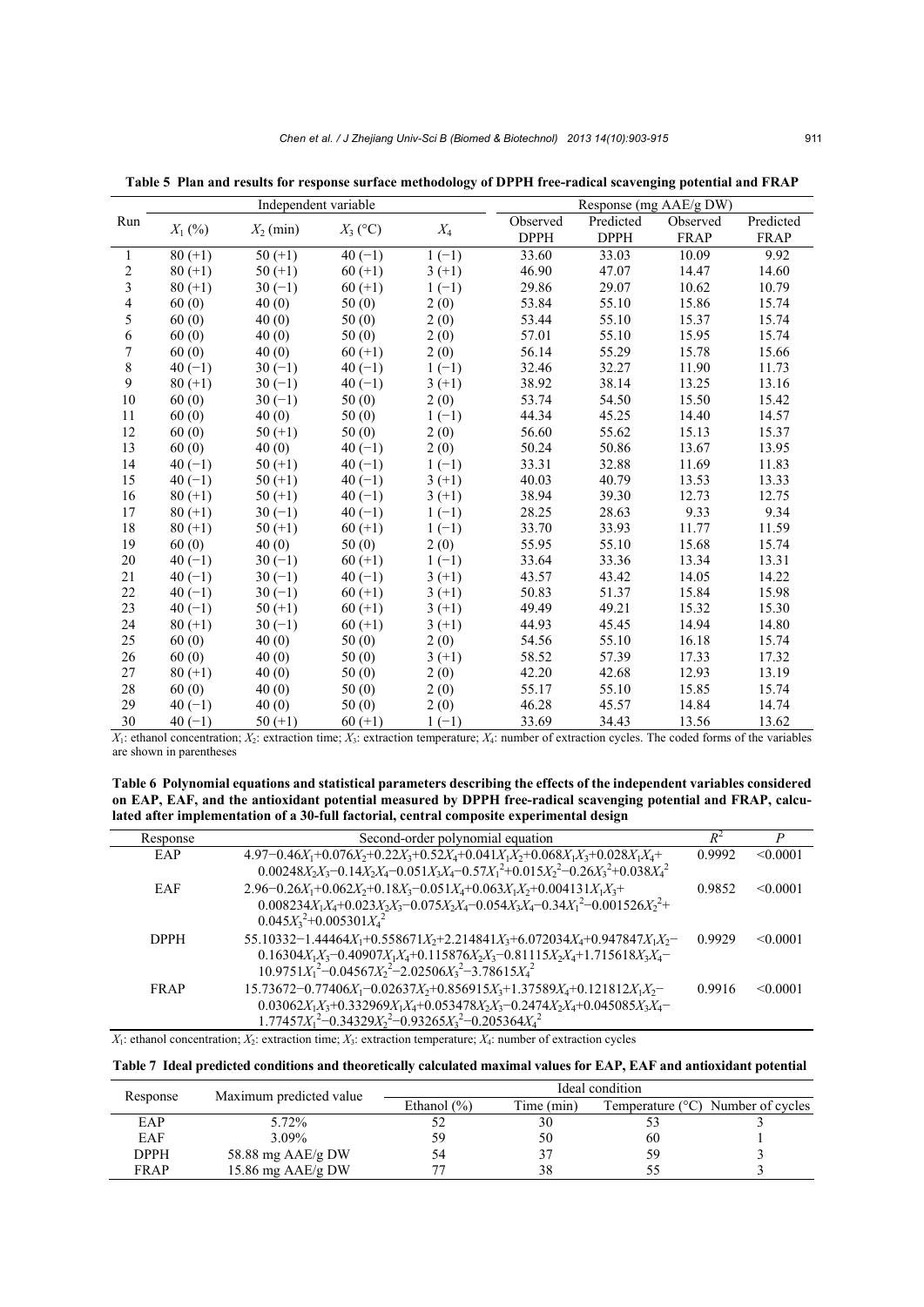

**Fig. 5 Tri-dimensional response surface contour plots showing the effect of co-variance in ethanol concentration**   $(X_1)$ /extraction time  $(X_2)$  (left), ethanol concentration  $(X_1)$ /extraction temperature  $(X_3)$  (middle), and ethanol con**centration (***X***1)/number of cycles (***X***4) (right) on the EAP and EAF from leaves of** *F. virens*



**Fig. 6 Tri-dimensional response surface contour plots showing the effect of co-variance in ethanol concentration**   $(X_1)$ /extraction time  $(X_2)$  (left), ethanol concentration  $(X_1)$ /extraction temperature  $(X_3)$  (middle), and ethanol concentration  $(X_1)$ /number of cycles  $(X_4)$  (right) on the DPPH free-radical scavenging potential and FRAP of poly**phenols from leaves of** *F. virens*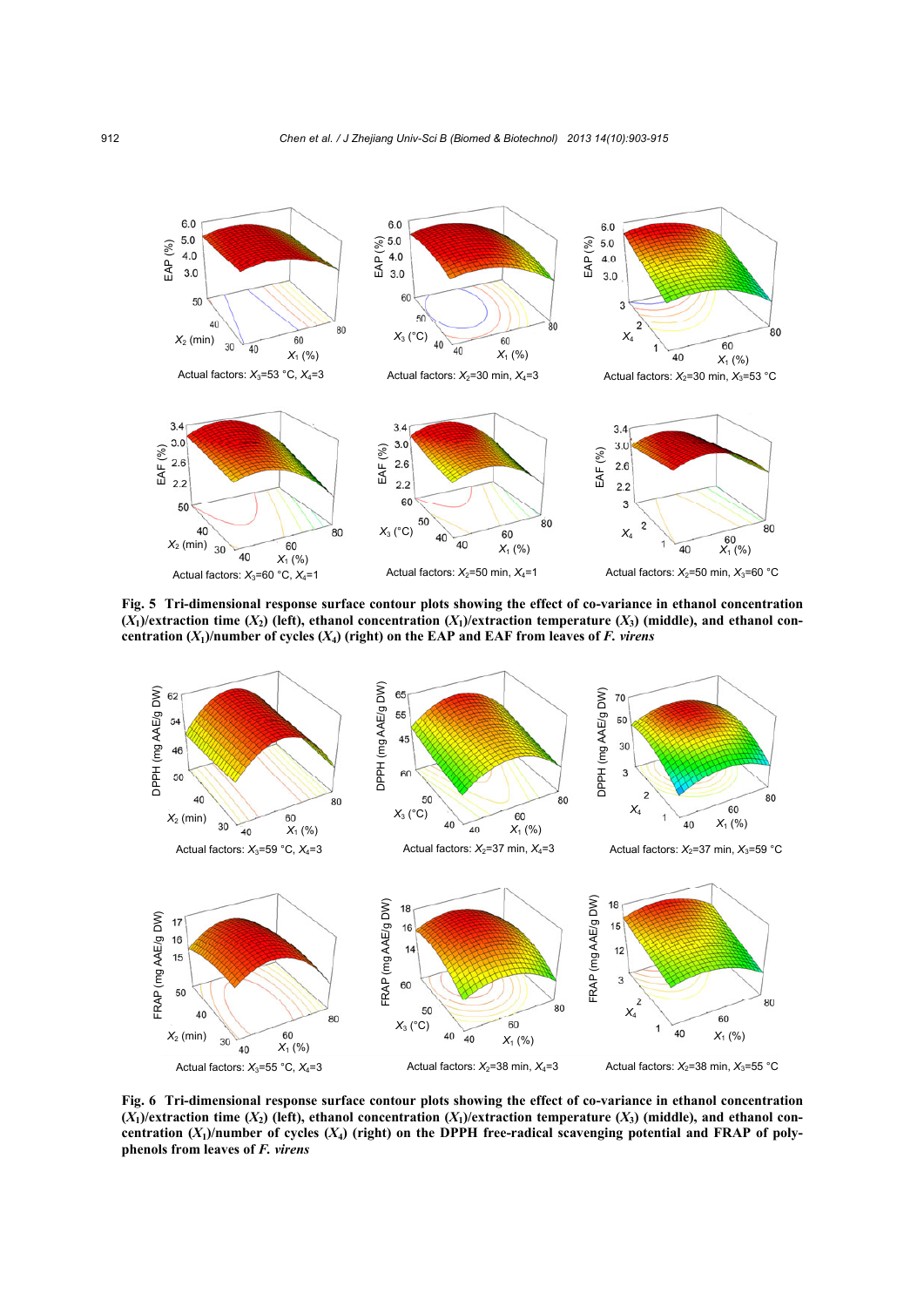The trend for EAP from *F. virens* leaves upon simultaneous variation of ethanol concentration with extraction time, extraction temperature, and number of extraction cycles is shown in Fig. 5. The maximum EAP can be achieved at an intermediate ethanol concentration and a low time value. At higher ethanol concentrations and longer extraction time, EAP showed a declining tendency. When the extraction time was set at 30 min, EAP increased with ethanol concentration up to a maximum at about 52% ethanol, 53 °C, and three extraction cycles, and then decreased with further increases in ethanol concentration.

Higher EAF values were obtained when the number of extraction cycles was set at one, ethanol concentration at intermediate levels, extraction time at 50 min, and temperature at higher values. Similar to the conditions obtained for EAP, an intermediate level of ethanol concentration resulted in a good extraction efficiency. However, compared with EAP, the ideal EAF was achieved at a higher temperature.

The DPPH free-radical scavenging potential was affected mainly by the number of extraction cycles. DPPH free-radical scavenging potential increased with ethanol concentration up to a maximum at about 54% and then decreased with further increases in ethanol concentration. At the same time, longer extraction time, higher extraction temperature, and more extraction cycles resulted in higher antioxidant potential.

With regard to FRAP, intermediate ethanol concentrations and temperatures were adequate to achieve high values, which were in accordance with the values obtained for DPPH free-radical scavenging potential. Lower extraction time and more cycles of extraction sufficed to obtain strong antioxidant potential.

To reach a consensus on an ideal extraction condition, four sets of conditions obtained for EAP, EAF, DPPH free-radical scavenging potential, and FRAP were assigned weights of 2, 1, 2, and 1, respectively. The weighted average was assumed to be the ideal extraction condition. The assignment of weights was based on the following assumption: flavonoids are one class of phenolics which have ketone-containing compounds. We assigned more weight to phenolics which represent the profile of phenolic compounds extracted more generally. Similarly, the mechanism of DPPH free-radical scavenging assay consists of a single-electron transfer and a hydrogen atom transfer reaction, while in FRAP there is only a single-electron transfer reaction (Pérez-Jiménez *et al.*, 2008). So the ideal condition for higher DPPH free-radical scavenging potential was given more weight. The ideal extraction condition thus obtained was 50% ethanol, 37 min, 57 °C, with three extraction cycles.

## **4 Conclusions**

Leaves of *F. virens* are rich in phenolic compounds which show strong antioxidant potential as measured by four indices: EAP, EAF, DPPH free-radical scavenging potential, and FRAP. From the results of single-factor experiments, we concluded that the five parameters studied (ethanol concentration, extraction time, extraction temperature, solid-tosolvent ratio, and the number of extraction cycles) all had significant effects on the extraction rates of phenolics and flavonoids from the leaves of *F. virens*, and on the antioxidant potential of the extracts. The ideal conditions for the extractions of phenolics, flavonoids, and antioxidants from *F. virens* leaves were studied using RSM. Following mathematical optimization analysis, the ideal conditions were obtained. Furthermore, high correlations between EAP and EAF and antioxidant potential confirmed that phenolic compounds contribute to the antioxidant potential. In conclusion, the ethanol extract from leaves of *F. virens* exhibited a high level of antioxidant capacity, suggesting that such extracts are an ideal candidate for product developers to address the health effects of oxidative stress. The results of this report could contribute to enhancing the utilization of leaf extracts of *F. virens* in food, pharmaceutical, and cosmetic industries.

## **Compliance with ethics guidelines**

Xiao-xin CHEN, Xiao-bing WU, Wei-ming CHAI, Hui-ling FENG, Yan SHI, Han-tao ZHOU, and Qing-xi CHEN declare that they have no conflict of interest.

This article does not contain any studies with human or animal subjects performed by any of the authors.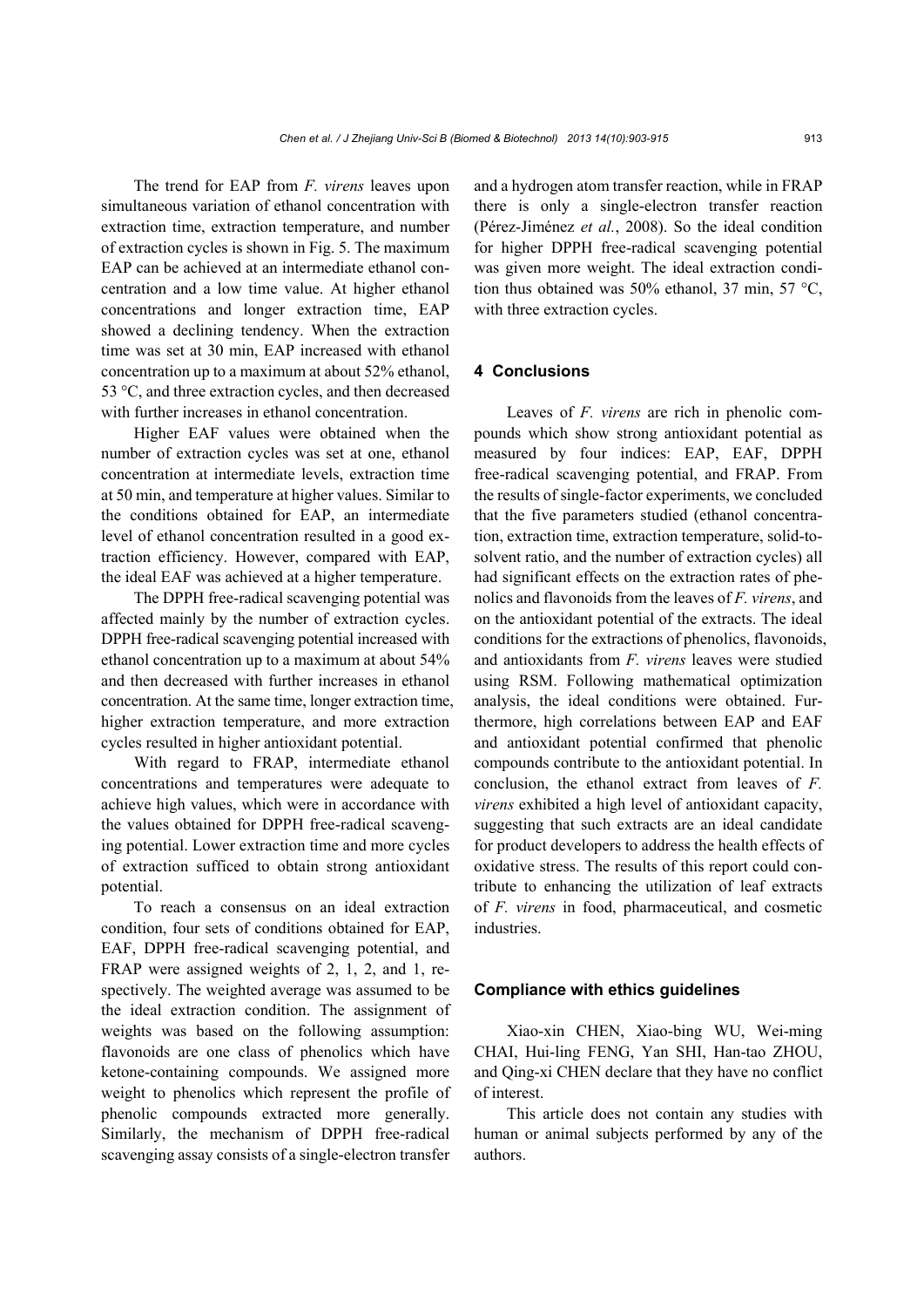#### **References**

- Abdel-Hameed, E.S.S., 2009. Total phenolic contents and free radical scavenging activity of certain Egyptian *Ficus* species leaf samples. *Food Chem*., **114**(4):1271-1277. [doi:10.1016/j.foodchem.2008.11.005]
- Ao, C., Li, A., Elzaawely, A.A., Xuan, T.D., Tawata, S., 2008. Evaluation of antioxidant and antibacterial activities of *Ficus microcarpa* L. fil. extract. *Food Control*, **19**(10):940-948. [doi:10.1016/j.foodcont.2007.09.007]
- Benzie, I.F., Strain, J.J., 1996. The ferric reducing ability of plasma (FRAP) as a measure of "antioxidant power": the FRAP assay. *Anal. Biochem*., **239**(1):70-76. [doi:10. 1006/abio.1996.0292]
- Brand-Williams, W., Cuvelier, M.E., Berset, C., 1995. Use of a free radical method to evaluate antioxidant activity. *LWT-Food Sci. Technol*., **28**(1):25-30. [doi:10.1016/ S0023-6438(95)80008-5]
- Bucić-Kojić, A., Planinić, M., Tomas, S., Jakobek, L., Šeruga, M., 2009. Influence of solvent and temperature on extraction of phenolic compounds from grape seed, antioxidant activity and colour of extract. *Int. J. Food Sci. Technol*., **44**(12):2394-2401. [doi:10.1111/j.1365-2621. 2008.01876.x]
- Cacace, J.E., Mazza, G., 2003a. Mass transfer process during extraction of phenolic compounds from milled berries. *J. Food Eng*., **59**(4):379-389. [doi:10.1016/S0260-8774 (02)00497-1]
- Cacace, J.E., Mazza, G., 2003b. Optimization of extraction of anthocyanins from black currants with aqueous ethanol. *J. Food Sci*., **68**(1):240-248. [doi:10.1111/j.1365-2621. 2003.tb14146.x]
- Cai, Y., Luo, Q., Sun, M., Harold, C., 2004. Antioxidant activity and phenolic compounds of 112 traditional Chinese medicinal plants associated with anticancer. *Life Sci*., **74**(17):2157-2184. [doi:10.1016/j.lfs.2003.09.047]
- Casazza, A.A., Aliakbarian, B., Sannita, E., Perego, P., 2012. High-pressure high-temperature extraction of phenolic compounds from grape skins. *Int. J. Food Sci. Technol*., **47**(2):399-405. [doi:10.1111/j.1365-2621.2011.02853.x]
- Contini, M., Baccelloni, S., Massantini, R., Anelli, G., 2008. Extraction of natural antioxidants from hazelnut (*Corylus avellana* L.) shell and skin wastes by long maceration at room temperature. *Food Chem*., **110**(3):659-669. [doi:10. 1016/j.foodchem.2008.02.060]
- Dixon, R.A., Paiva, N.L., 1995. Stress-induced phenylpropanoid metabolism. *Plant Cell*, **7**(7):1085-1097. [doi:10.1105/ tpc.7.7.1085]
- Gironi, F., Piemonte, V., 2011. Temperature and solvent effects on polyphenol extraction process from chestnut tree wood. *Chem. Eng. Res. Des*., **89**(7A):857-862. [doi:10.1016/j.cherd.2010.11.003]
- Huang, D, Ou, B., Prior, R.L., 2005. The chemistry behind antioxidant capacity assays. *J. Agric. Food Chem*., **53**(6): 1841-1856. [doi:10.1021/jf030723c]
- Jia, Z., Tang, M., Wu, J., 1999. The determination of flavonoid contents in mulberry and their scavenging effects on

superoxide radicals. *Food Chem*., **64**(4):555-559. [doi:10.1016/S0308-8146(98)00102-2]

- Ju, Z.Y., Howard, L.R., 2003. Effects of solvent and temperature on pressurized liquid extraction of anthocyanins and total phenolics from dried red grape skin. *J. Agric. Food Chem*., **51**(18):5207-5213. [doi:10. 1021/jf0302106]
- Juntachote, T., Berghofer, E., Bauer, F., Siebenhandl, S., 2006. The application of response surface methodology to the production of phenolic extracts of lemon grass, galangal, holy basil and rosemary. *Int. J. Food Sci. Tech*., **41**(2): 121-133. [doi:10.1111/j.1365-2621.2005.00987.x]
- Khan, K.Y., Khan, M.A., Niamat, R., Munir, M., Fazal, H., Mazari, P., Seema, N., Bashir, T., Kanwal, A., Ahmed, S.N., 2011. Element content analysis of plants of genus *Ficus* using atomic absorption spectrometer. *Afr. J. Pharm. Pharmacol*., **5**(3):317-321. [doi:10.5897/AJPP10.339]
- Liyanapathirana, C., Shahidi, F., 2005. Optimization of extraction of phenolic compounds from wheat using response surface methodology. *Food Chem*., **93**(1):47-56. [doi:10.1016/j.foodchem.2004.08.050]
- Maksimović, Z., Malenčić, D., Kovačević, N., 2005. Polyphenol contents and antioxidant activity of *Maydis stigma* extracts. *Bioresour. Technol*., **96**(8):873-877. [doi:10.1016/j.biortech.2004.09.006]
- Malencic, D., Maksimovic, Z., Popovic, M., Miladinovic, J., 2008. Polyphenol contents and antioxidant activity of soybean seed extracts. *Bioresour. Technol*., **99**(14): 6688-6691. [doi:10.1016/j.biortech.2007.11.040]
- Pérez-Jiménez, J., Arranz, S., Tabernero, M., Elena Díaz-Rubio, M., Serrano, J., Goñi, I., Saura-Calixto, F., 2008. Updated methodology to determine antioxidant capacity in plant foods, oils and beverages: extraction, measurement and expression of results. *Food Res. Int*., **41**(3):274-285. [doi:10.1016/j.foodres.2007.12.004]
- Pinelo, M., Rubilar, M., Jerez, M., Sineiro, J., Nuanez, M.J., 2005. Effect of solvent, temperature, and solvent-to-solid ratio on the total phenolic content and antiradical activity of extracts from different components of grape pomace. *J. Agric. Food Chem*., **53**(6):2111-2117. [doi:10.1021/ jf0488110]
- Sasaki, Y.F., Kawaguchi, S., Kamay, A., Ohshit, M., Kabasawa, K., Iwama, K., Taniguchi, K., Tsuda, S., 2002. The comet assay with 8 mouse organs: results with 39 currently used food additives. *Mutat. Res*., **519**(1-2): 103-119. [doi:10.1016/S1383-5718(02)00128-6]
- Shi, Y.X., Xu, Y.K., Hu, H.B., Na, Z., Wang, W.H., 2011. Preliminary assessment of antioxidant activity of young edible leaves of seven *Ficus* species in the ethnic diet in Xishuangbanna, Southwest China. *Food Chem*., **128**(4): 889-894. [doi:10.1016/j.foodchem.2011.03.113]
- Silva, E.M., Rogez, H., Larondelle, Y., 2007. Optimization of extraction of phenolics from *Inga edulis* leaves using response surface methodology. *Sep. Purif. Technol*., **55**(3):381-387. [doi:10.1016/j.seppur.2007.01.008]
- Spigno, G., Tramelli, L., Faveri, D.M., 2007. Effects of